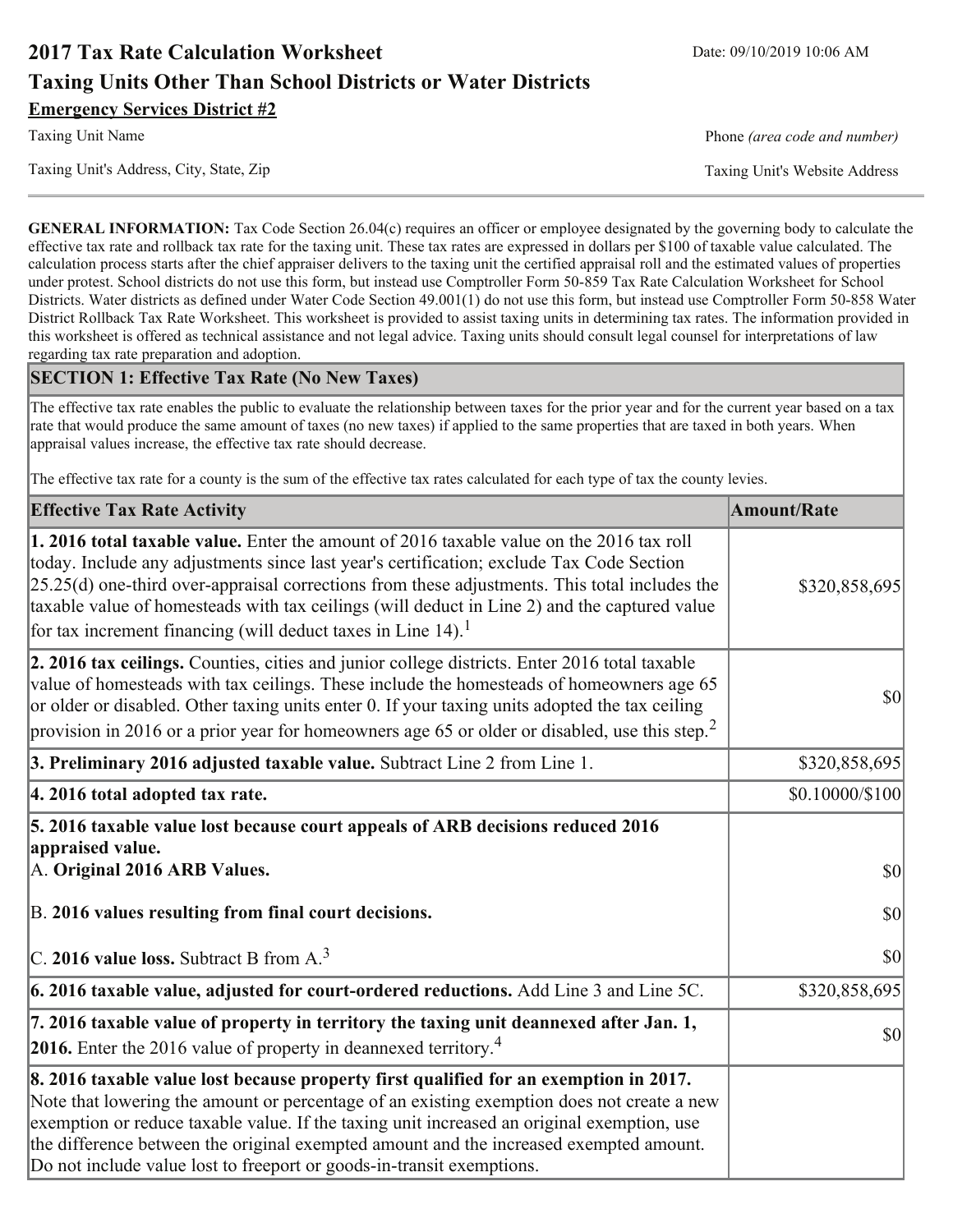| A. Absolute exemptions. Use 2016 market value:                                                                                                                                                                                                                                                                                                                                                                         | \$9,450       |
|------------------------------------------------------------------------------------------------------------------------------------------------------------------------------------------------------------------------------------------------------------------------------------------------------------------------------------------------------------------------------------------------------------------------|---------------|
| B. Partial exemptions. 2017 exemption amount or 2017 percentage exemption times 2016<br>value:                                                                                                                                                                                                                                                                                                                         | \$17,500      |
| C. Value loss. Add A and $B^5$ .                                                                                                                                                                                                                                                                                                                                                                                       | \$26,950      |
| 9. 2016 taxable value lost because property first qualified for agricultural appraisal (1-<br>d or 1-d-1), timber appraisal, recreational/scenic appraisal or public access airport<br>special appraisal in 2017. Use only properties that qualified in 2017 for the first time; do<br>not use properties that qualified in 2016.                                                                                      |               |
| A. 2016 market value:                                                                                                                                                                                                                                                                                                                                                                                                  | \$71,425      |
| B. 2017 productivity or special appraised value:                                                                                                                                                                                                                                                                                                                                                                       | \$1,105       |
| $\vert$ C. Value loss. Subtract B from A. $^6$                                                                                                                                                                                                                                                                                                                                                                         | \$70,320      |
| 10. Total adjustments for lost value. Add lines 7, 8C and 9C.                                                                                                                                                                                                                                                                                                                                                          | \$97,270      |
| 11. 2016 adjusted taxable value. Subtract Line 10 from Line 6.                                                                                                                                                                                                                                                                                                                                                         | \$320,761,425 |
| 12. Adjusted 2016 taxes. Multiply Line 4 by line 11 and divide by \$100.                                                                                                                                                                                                                                                                                                                                               | \$320,761     |
| 13. Taxes refunded for years preceding tax year 2016. Enter the amount of taxes refunded<br>by the taxing unit for tax years preceding tax year 2016. Types of refunds include court<br>decisions, Tax Code Section 25.25(b) and (c) corrections and Tax Code Section 31.11<br>payment errors. Do not include refunds for tax year 2016. This line applies only to tax years<br>preceding tax year $2016$ <sup>7</sup> | \$268         |
| 14. Taxes in tax increment financing (TIF) for tax year 2016. Enter the amount of taxes<br>paid into the tax increment fund for a reinvestment zone as agreed by the taxing unit. If the<br>taxing unit has no 2017 captured appraised value in Line 16D, enter $0.8$                                                                                                                                                  | \$0           |
| 15. Adjusted 2016 taxes with refunds and TIF adjustment. Add Lines 12 and 13, subtract<br>Line $149$                                                                                                                                                                                                                                                                                                                   | \$321,029     |
| 16. Total 2017 taxable value on the 2017 certified appraisal roll today. This value<br>includes only certified values and includes the total taxable value of homesteads with tax<br>ceilings (will deduct in Line 18). These homesteads include homeowners age 65 or older or<br>disabled. <sup>10</sup>                                                                                                              |               |
| A. Certified values:                                                                                                                                                                                                                                                                                                                                                                                                   | \$334,065,685 |
| B. Counties: Include railroad rolling stock values certified by the Comptroller's office:                                                                                                                                                                                                                                                                                                                              | \$0           |
| C. Pollution control and energy storage system exemption: Deduct the value of property<br>exempted for the current tax year for the first time as pollution control or energy storage<br>system property:                                                                                                                                                                                                              | \$0           |
| <b>D. Tax increment financing:</b> Deduct the 2017 captured appraised value of property taxable<br>by a taxing unit in a tax increment financing zone for which the 2017 taxes will be deposited<br>into the tax increment fund. Do not include any new property value that will be included in                                                                                                                        | \$0           |
| Line 21 below. <sup>11</sup>                                                                                                                                                                                                                                                                                                                                                                                           | \$334,065,685 |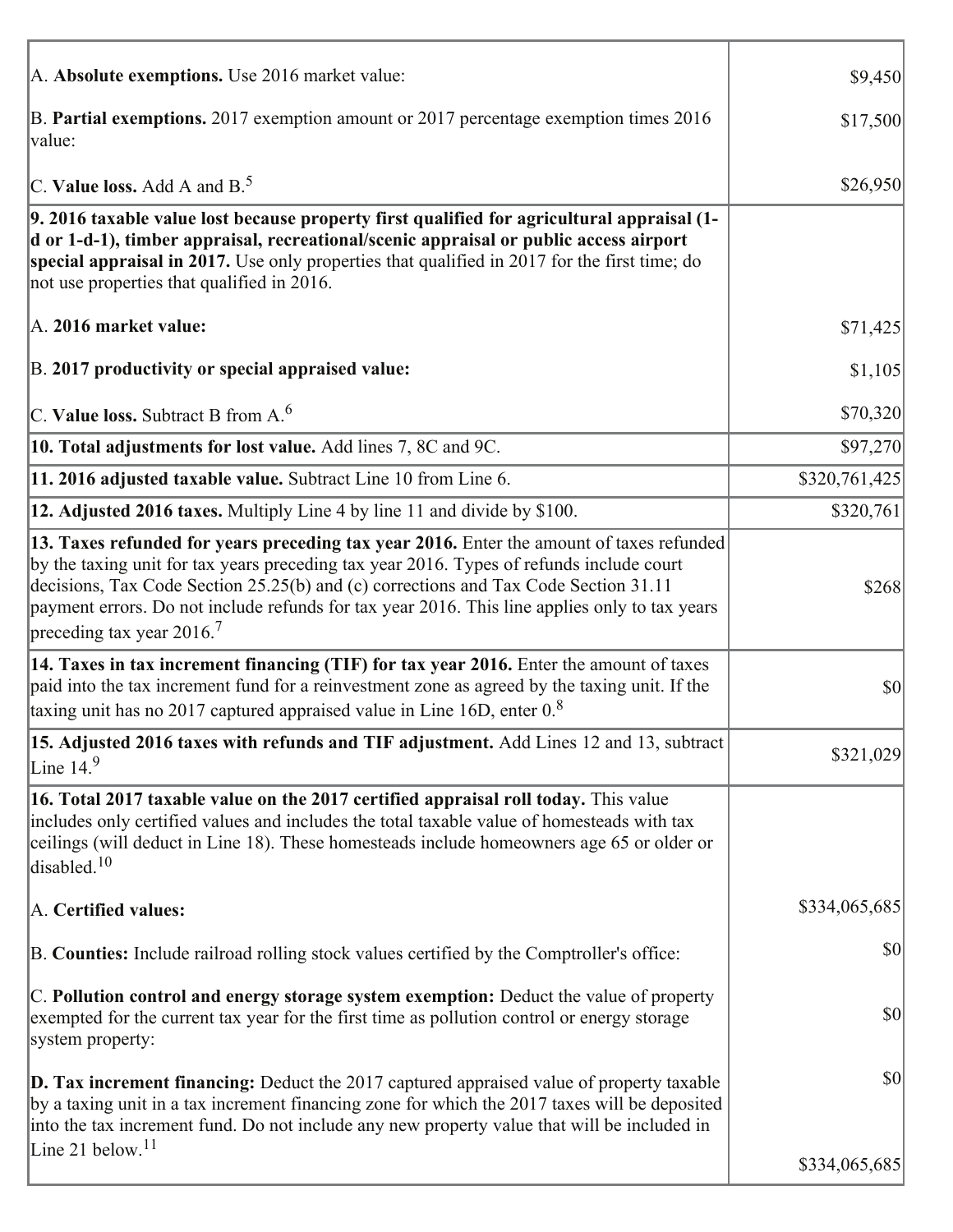| E. Total 2017 value. Add A and B, then subtract C and D.                                                                                                                                                                                                                                                                                                                                                                                                                                                                                                                                                                                                                                                                 |                 |
|--------------------------------------------------------------------------------------------------------------------------------------------------------------------------------------------------------------------------------------------------------------------------------------------------------------------------------------------------------------------------------------------------------------------------------------------------------------------------------------------------------------------------------------------------------------------------------------------------------------------------------------------------------------------------------------------------------------------------|-----------------|
| $ 17$ . Total value of properties under protest or not included on certified appraisal roll. <sup>12</sup>                                                                                                                                                                                                                                                                                                                                                                                                                                                                                                                                                                                                               |                 |
| A. 2017 taxable value of properties under protest. The chief appraiser certifies a list of<br>properties still under ARB protest. The list shows the appraisal district's value and the<br>taxpayer's claimed value, if any, or an estimate of the value if the taxpayer wins. For each of<br>the properties under protest, use the lowest of these values. Enter the total value. <sup>13</sup>                                                                                                                                                                                                                                                                                                                         | \$0             |
| B. 2017 value of properties not under protest or included on certified appraisal roll.<br>The chief appraiser gives taxing units a list of those taxable properties that the chief<br>appraiser knows about, but are not included in the appraisal roll certification. These<br>properties also are not on the list of properties that are still under protest. On this list of<br>properties, the chief appraiser includes the market value, appraised value and exemptions for<br>the preceding year and a reasonable estimate of the market value, appraised value and<br>exemptions for the current year. Use the lower market, appraised or taxable value (as<br>appropriate). Enter the total value. <sup>14</sup> | \$0             |
| C. Total value under protest or not certified: Add A and B.                                                                                                                                                                                                                                                                                                                                                                                                                                                                                                                                                                                                                                                              | \$0             |
| 18. 2017 tax ceilings. Counties, cities and junior colleges enter 2017 total taxable value of<br>homesteads with tax ceilings. These include the homesteads of homeowners age 65 or older<br>or disabled. Other taxing units enter 0. If your taxing units adopted the tax ceiling provision<br>$\vert$ in 2016 or a prior year for homeowners age 65 or older or disabled, use this step. <sup>15</sup>                                                                                                                                                                                                                                                                                                                 | \$0             |
| 19. 2017 total taxable value. Add Lines 16E and 17C. Subtract Line 18.                                                                                                                                                                                                                                                                                                                                                                                                                                                                                                                                                                                                                                                   | \$334,065,685   |
| 20. Total 2017 taxable value of properties in territory annexed after Jan. 1, 2016.<br>Include both real and personal property. Enter the 2017 value of property in territory<br>$\text{anne}$ xed. <sup>16</sup>                                                                                                                                                                                                                                                                                                                                                                                                                                                                                                        | \$0             |
| 21. Total 2017 taxable value of new improvements and new personal property located<br>in new improvements. New means the item was not on the appraisal roll in 2016. An<br>improvement is a building, structure, fixture or fence erected on or affixed to land. New<br>additions to existing improvements may be included if the appraised value can be<br>determined. New personal property in a new improvement must have been brought into the<br>taxing unit after Jan. 1, 2016, and be located in a new improvement. New improvements <b>do</b><br>include property on which a tax abatement agreement has expired for $2017$ . <sup>17</sup>                                                                      | \$4,830,208     |
| 22. Total adjustments to the 2017 taxable value. Add Lines 20 and 21.                                                                                                                                                                                                                                                                                                                                                                                                                                                                                                                                                                                                                                                    | \$4,830,208     |
| 23. 2017 adjusted taxable value. Subtract Line 22 from Line 19.                                                                                                                                                                                                                                                                                                                                                                                                                                                                                                                                                                                                                                                          | \$329,235,477   |
| 24. 2017 effective tax rate. Divide Line 15 by Line 23 and multiply by $$100$ . <sup>18</sup>                                                                                                                                                                                                                                                                                                                                                                                                                                                                                                                                                                                                                            | \$0.09750/\$100 |
| 25. COUNTIES ONLY. Add together the effective tax rates for each type of tax the county<br>levies. The total is the 2017 county effective tax rate. <sup>18</sup>                                                                                                                                                                                                                                                                                                                                                                                                                                                                                                                                                        |                 |

- <sup>1</sup>Tex. Tax Code Section 26.012(14) <sup>2</sup>Tex. Tax Code Section  $26.012(14)$
- <sup>9</sup>Tex. Tax Code Section 26.012(13)
- ${}^{10}$ Tex. Tax Code Section 26.012  $3$ Tex. Tax Code Section 26.012(13)
	- <sup>11</sup>Tex. Tax Code Section  $26.03(c)$
- <sup>12</sup>Tex. Tax Code Section 26.01(c) and (d) <sup>4</sup>Tex. Tax Code Section  $26.012(15)$ <sup>13</sup>Tex. Tax Code Section  $26.01(c)$
- $5$ Tex. Tax Code Section 26.012(15)  $6$ Tex. Tax Code Section 26.012(15)
	- <sup>14</sup>Tex. Tax Code Section 26.01(d)
- $7$ Tex. Tax Code Section 26.012(13)
- $8$ Tex. Tax Code Section 26.03(c)
- <sup>15</sup>Tex. Tax Code Section 26.012(6)
- <sup>16</sup>Tex. Tax Code Section  $26.012(17)$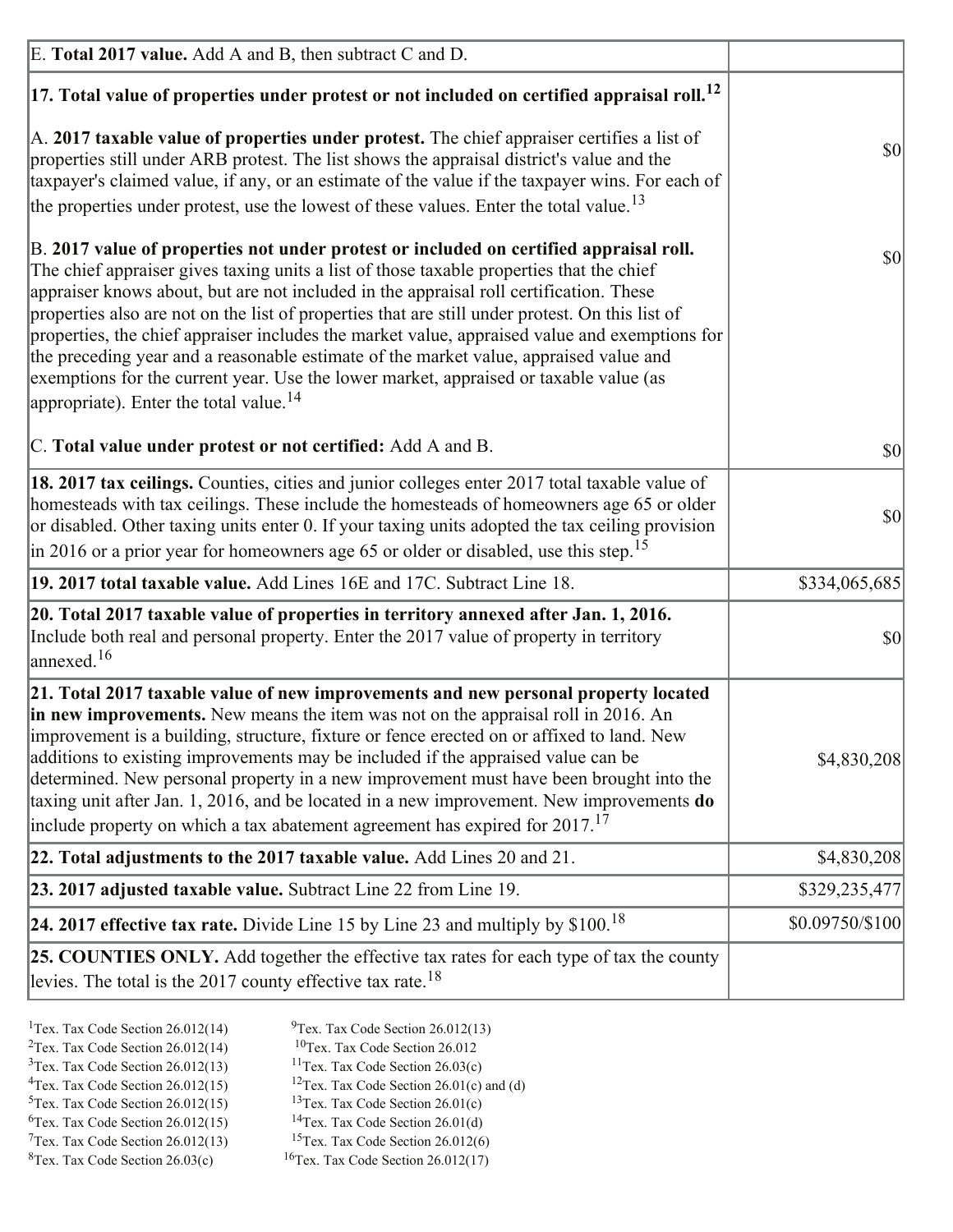### **SECTION 2: Rollback Tax Rate**

The rollback tax rate is split into two separate rates:

- Maintenance and Operations (M&O): The M&O portion is the tax rate that is needed to raise the same amount of taxes that the  $1_{\cdot}$ taxing unit levied in the prior year plus eight percent. This rate accounts for such things as salaries, utilities and day-to-day operations.
- Debt: The debt tax rate includes the debt service necessary to pay the taxing unit's debt payments in the coming year. This rate 2. accounts for principal and interest on bonds and other debt secured by property tax revenue.

The rollback tax rate for a county is the sum of the rollback tax rates calculated for each type of tax the county levies. In most cases the rollback tax rate exceeds the effective tax rate, but occasionally decreases in a taxing unit's debt service will cause the effective tax rate to be higher than the rollback tax rate.

| <b>Rollback Tax Rate Activity</b>                                                                                                                                                                                                                                                                                                                                                                                                                                                                                                                                                                                                                                       | <b>Amount/Rate</b> |
|-------------------------------------------------------------------------------------------------------------------------------------------------------------------------------------------------------------------------------------------------------------------------------------------------------------------------------------------------------------------------------------------------------------------------------------------------------------------------------------------------------------------------------------------------------------------------------------------------------------------------------------------------------------------------|--------------------|
| 26. 2016 maintenance and operations (M&O) tax rate.                                                                                                                                                                                                                                                                                                                                                                                                                                                                                                                                                                                                                     | \$0.10000/\$100    |
| $ 27.2016$ adjusted taxable value. Enter the amount from Line 11.                                                                                                                                                                                                                                                                                                                                                                                                                                                                                                                                                                                                       | \$320,761,425      |
| 28. 2016 M&O taxes.                                                                                                                                                                                                                                                                                                                                                                                                                                                                                                                                                                                                                                                     |                    |
|                                                                                                                                                                                                                                                                                                                                                                                                                                                                                                                                                                                                                                                                         |                    |
| A. Multiply Line 26 by Line 27 and divide by \$100.                                                                                                                                                                                                                                                                                                                                                                                                                                                                                                                                                                                                                     | \$320,761          |
| B. Cities, counties and hospital districts with additional sales tax: Amount of additional<br>sales tax collected and spent on M&O expenses in 2016. Enter amount from full year's sales<br>tax revenue spent for M&O in 2016 fiscal year, if any. Other taxing units enter 0. Counties<br>exclude any amount that was spent for economic development grants from the amount of<br>sales tax spent.                                                                                                                                                                                                                                                                     | $ 10\rangle$       |
| C. Counties: Enter the amount for the state criminal justice mandate. If second or later year,<br>the amount is for increased cost above last year's amount. Other taxing units enter 0.                                                                                                                                                                                                                                                                                                                                                                                                                                                                                | 30                 |
| D. Transferring function: If discontinuing all of a department, function or activity and<br>transferring it to another taxing unit by written contract, enter the amount spent by the taxing<br>unit discontinuing the function in the 12 months preceding the month of this calculation. If<br>the taxing unit did not operate this function for this 12-month period, use the amount spent<br>in the last full fiscal year in which the taxing unit operated the function. The taxing unit<br>discontinuing the function will subtract this amount in H below. The taxing unit receiving<br>the function will add this amount in H below. Other taxing units enter 0. | \$0                |
| E. Taxes refunded for years preceding tax year 2016: Enter the amount of M&O taxes<br>refunded in the preceding year for taxes before that year. Types of refunds include court<br>decisions, Tax Code Section 25.25(b) and (c) corrections and Tax Code Section 31.11<br>payment errors. Do not include refunds for tax year 2016. This line applies only to tax years<br>preceding tax year 2016.                                                                                                                                                                                                                                                                     | \$0                |
| F. Enhanced indigent health care expenditures: Enter the increased amount for the<br>current year's enhanced indigent health care expenditures above the preceding tax year's<br>enhanced indigent health care expenditures, less any state assistance.                                                                                                                                                                                                                                                                                                                                                                                                                 | $ 10\rangle$       |
| G. Taxes in TIF: Enter the amount of taxes paid into the tax increment fund for a<br>reinvestment zone as agreed by the taxing unit. If the taxing unit has no 2017 captured<br>appraised value in Line 16D, enter 0.                                                                                                                                                                                                                                                                                                                                                                                                                                                   | $ 10\rangle$       |
| <b>H. Adjusted M&amp;O Taxes.</b> Add A, B, C, E and F. For taxing unit with D, subtract if<br>discontinuing function and add if receiving function. Subtract G.                                                                                                                                                                                                                                                                                                                                                                                                                                                                                                        | \$320,761          |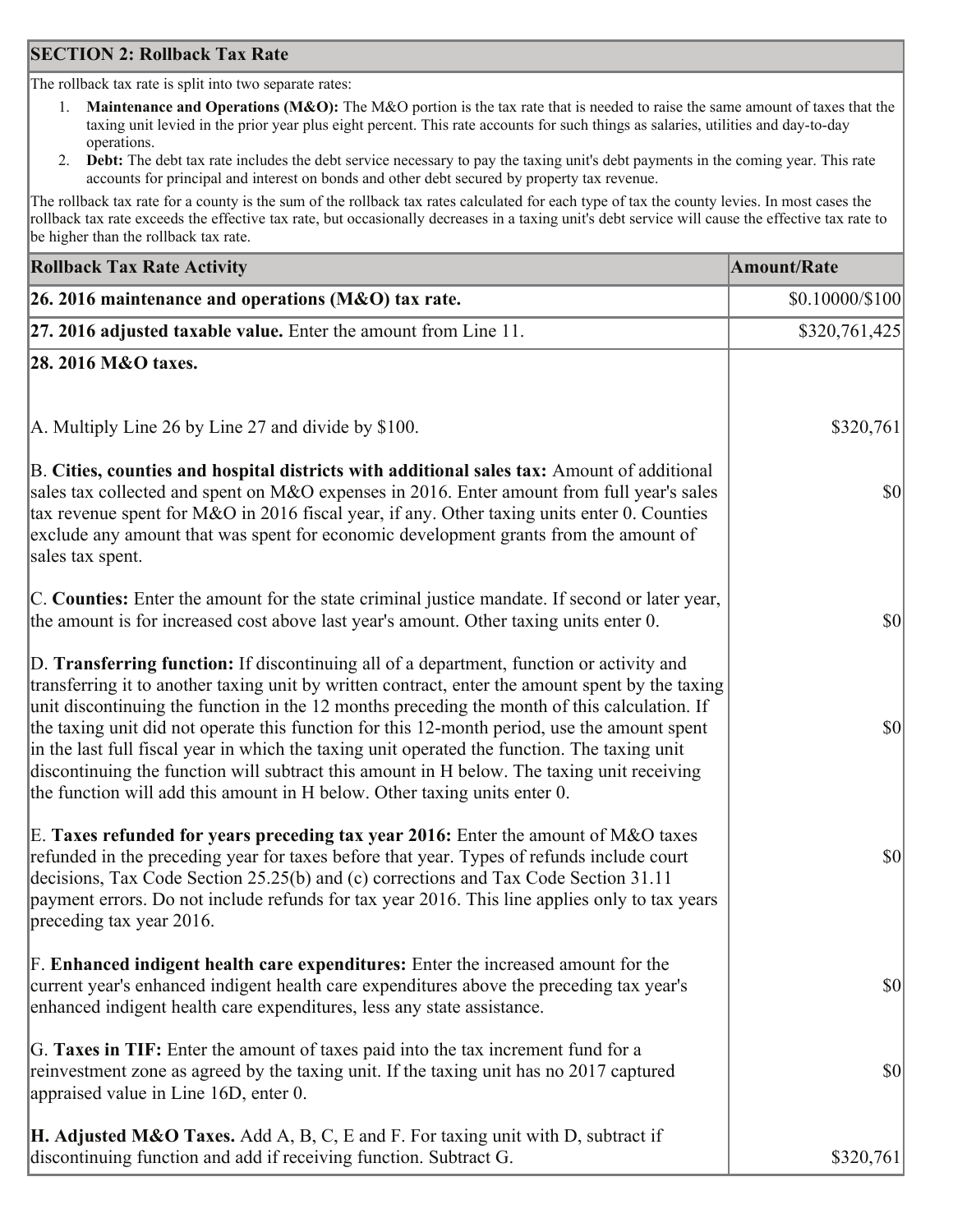| 29. 2017 adjusted taxable value. Enter Line 23 from the Effective Tax Rate Worksheet.                                                                                                                                                                                                                                                                                                         | \$329,235,477   |
|-----------------------------------------------------------------------------------------------------------------------------------------------------------------------------------------------------------------------------------------------------------------------------------------------------------------------------------------------------------------------------------------------|-----------------|
| 30. 2017 effective maintenance and operations rate. Divide Line 28H by Line 29 and<br>multiply by \$100.                                                                                                                                                                                                                                                                                      | \$0.09743/\$100 |
| $31.2017$ rollback maintenance and operation rate. Multiply Line 30 by 1.08.                                                                                                                                                                                                                                                                                                                  | \$0.10522/\$100 |
| 32. Total 2017 debt to be paid with property taxes and additional sales tax revenue.<br>Debt means the interest and principal that will be paid on debts that:<br>$(1)$ are paid by property taxes,<br>$(2)$ are secured by property taxes,<br>$(3)$ are scheduled for payment over a period longer than one year and<br>(4) are not classified in the taxing unit's budget as $M&O$ expenses |                 |
| A. Debt also includes contractual payments to other taxing units that have incurred debts on<br>behalf of this taxing unit, if those debts meet the four conditions above. Include only<br>amounts that will be paid from property tax revenue. Do not include appraisal district budget<br>payments. Enter debt amount.                                                                      | 30              |
| B. Subtract unencumbered fund amount used to reduce total debt.                                                                                                                                                                                                                                                                                                                               | \$0             |
| C. Subtract amount paid from other resources.                                                                                                                                                                                                                                                                                                                                                 |                 |
| D. Adjusted debt. Subtract B and C from A.                                                                                                                                                                                                                                                                                                                                                    | <b>\$0</b>      |
|                                                                                                                                                                                                                                                                                                                                                                                               | \$0             |
| 33. Certified 2016 excess debt collections. Enter the amount certified by the collector.                                                                                                                                                                                                                                                                                                      | $ 10\rangle$    |
| 34. Adjusted 2017 debt. Subtract Line 33 from Line 32D.                                                                                                                                                                                                                                                                                                                                       | $ 10\rangle$    |
| 35. Certified 2017 anticipated collection rate. Enter the rate certified by the collector. If<br>the rate is 100 percent or greater, enter 100 percent.                                                                                                                                                                                                                                       | 100.00%         |
| 36. 2017 debt adjusted for collections. Divide Line 34 by Line 35                                                                                                                                                                                                                                                                                                                             | \$0             |
| $ 37, 2017$ total taxable value. Enter the amount on Line 19.                                                                                                                                                                                                                                                                                                                                 | \$334,065,685   |
| <b>38. 2017 debt tax rate.</b> Divide Line 36 by Line 37 and multiply by \$100.                                                                                                                                                                                                                                                                                                               | \$0/\$100       |
| <b>39. 2017 rollback tax rate.</b> Add Lines 31 and 38.                                                                                                                                                                                                                                                                                                                                       | \$0.10522/\$100 |
| 40. COUNTIES ONLY. Add together the rollback tax rates for each type of tax the county<br>levies. The total is the 2017 county rollback tax rate.                                                                                                                                                                                                                                             |                 |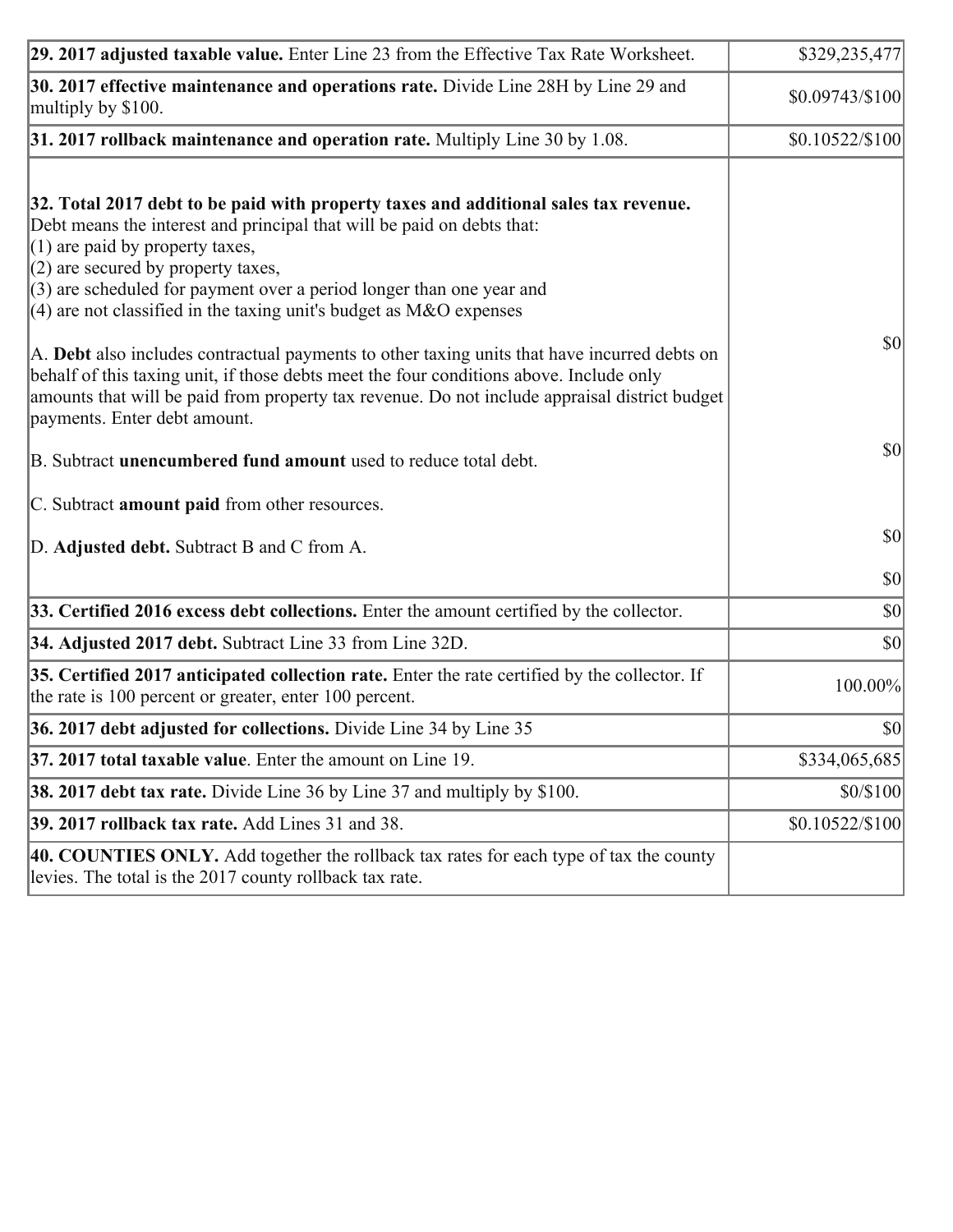# **SECTION 3: Additional Sales Tax to Reduce Property Taxes**

Cities, counties and hospital districts may levy a sales tax specifically to reduce property taxes. Local voters by election must approve imposing or abolishing the additional sales tax. If approved, the taxing unit must reduce its effective and rollback tax rates to offset the expected sales tax revenue.

This section should only be completed by a county, city or hospital district that is required to adjust its effective tax rate and/or rollback tax rate because it adopted the additional sales tax.

| Activity                                                                                                                                                                                                                                                                                                                                                                                                        | <b>Amount/Rate</b>                  |
|-----------------------------------------------------------------------------------------------------------------------------------------------------------------------------------------------------------------------------------------------------------------------------------------------------------------------------------------------------------------------------------------------------------------|-------------------------------------|
| 41. Taxable Sales. For taxing units that adopted the sales tax in November 2016 or May<br>[2017, enter the Comptroller's estimate of taxable sales for the previous four quarters. <sup>20</sup><br>Taxing units that adopted the sales tax before November 2016, skip this line.                                                                                                                               | $\vert \mathbf{S} \mathbf{O} \vert$ |
| 42. Estimated sales tax revenue. Counties exclude any amount that is or will be spent for<br>economic development grants from the amount of estimated sales tax revenue. <sup>21</sup><br>Taxing units that adopted the sales tax in November 2016 or in May 2017.<br>Multiply the amount on Line 41 by the sales tax rate (.01, .005 or .0025, as applicable) and<br>multiply the result by .95. <sup>22</sup> | \$0                                 |
| - or -                                                                                                                                                                                                                                                                                                                                                                                                          |                                     |
| Taxing units that adopted the sales tax before November 2016.<br>Enter the sales tax revenue for the previous four quarters. Do not multiply by .95.                                                                                                                                                                                                                                                            |                                     |
| 43. 2017 total taxable value. Enter the amount from Line 37 of the Rollback Tax Rate<br>Worksheet.                                                                                                                                                                                                                                                                                                              | \$334,065,685                       |
| 44. Sales tax adjustment rate. Divide Line 42 by Line 43 and multiply by $$100$ .                                                                                                                                                                                                                                                                                                                               | \$0/\$100                           |
| 45. 2017 effective tax rate, unadjusted for sales tax. <sup>23</sup> Enter the rate from Line 24 or 25,<br>as applicable, on the Effective Tax Rate Worksheet.                                                                                                                                                                                                                                                  | \$0.09750/\$100                     |
| 46. 2017 effective tax rate, adjusted for sales tax.<br>Taxing units that adopted the sales tax in November 2016 or in May 2017.<br>Subtract Line 44 from Line 45. Skip to Line 47 if you adopted the additional sales tax before<br>November 2016.                                                                                                                                                             | \$0.09750/\$100                     |
| 47. 2017 rollback tax rate, unadjusted for sales tax. <sup>24</sup> Enter the rate from Line 39 or 40,<br>as applicable, of the Rollback Tax Rate Worksheet.                                                                                                                                                                                                                                                    | \$0.10522/\$100                     |
| $ 48.2017$ rollback tax rate, adjusted for sales tax. Subtract Line 44 from Line 47.                                                                                                                                                                                                                                                                                                                            | \$0.10522/\$100                     |

 $17$ Tex. Tax Code Section 26.012(17)

 $18$ Tex. Tax Code Section 26.04(c)

<sup>19</sup>Tex. Tax Code Section 26.04(d)

 $20$ Tex. Tax Code Section 26.041(d)

- <sup>21</sup>Tex. Tax Code Section  $26.041(i)$
- ${}^{22}$ Tex. Tax Code Section 26.041(d)
- <sup>23</sup>Tex. Tax Code Section  $26.04(c)$

<sup>24</sup>Tex. Tax Code Section  $26.04(c)$